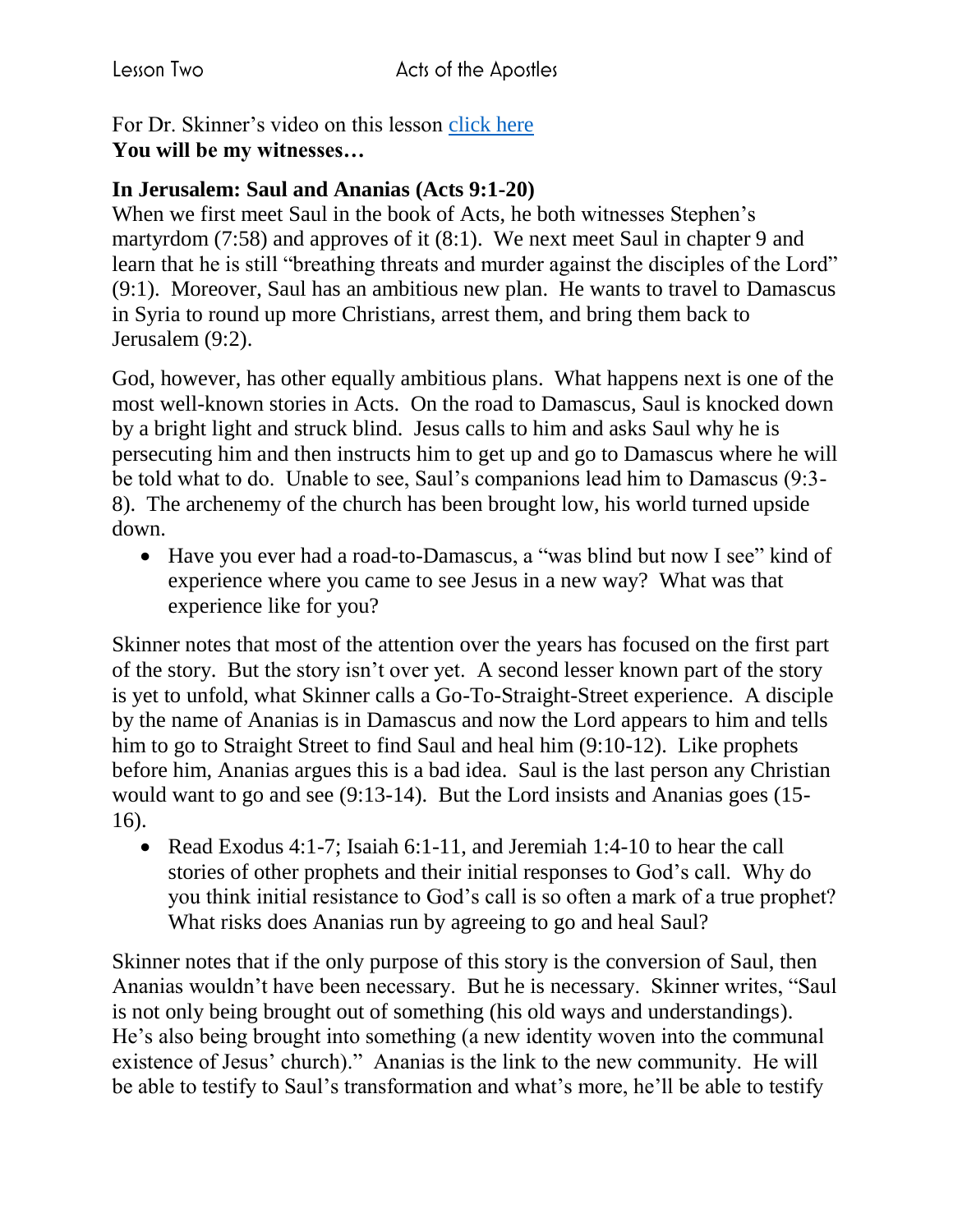that this transformation is God's doing. Perhaps the most amazing part of this story occurs when Ananias arrives in Straight Street and greets Saul as "Brother Saul" (9:17). The gospel is for all people, even former enemies. The story of Saul's conversion and Ananias' embrace of this former enemy as a brother in Christ is a reminder to the church that no one is ever outside of God's reach.

- Why is Ananias's addressing of Saul as "brother" significant? When, if ever, have you recognized someone you initially regarded as a stranger, outsider, or even an enemy as a fellow member of God's family? How easy or difficult did that recognition come, and what happened as a result?
- "It's easier to talk about the new possibilities the good news brings," writes Skinner, "than it is to live into them wholeheartedly like Ananias does." When have you seen Christians, individually or as a group, embracing God's "new possibilities"? How did others respond?

## **In all Judea: Peter and Cornelius (Acts 10:1-48)**

Cornelius is a commander in the Roman army and a God-fearer who was known for his generosity and prayer life (10:1-2). God-fearers were people who had come to faith in Israel's God but had not formally converted to Judaism. As of yet, the apostles have not reached out with the good news to any Gentiles and so God once again takes the initiative (10:3).

The story unfolds slowly in part because what is happening here is significant. Remember that with the exception of the Ethiopian court official (see below), the church is made up of folks who are Jewish and they are following the Mosaic Law. This move into Gentile territory will upend this and it will take time for the church to catch up to the Spirit and to what God is doing.

The story begins with two visions, one by Cornelius in which God tells him to invite Peter to his home (10:3-6). The second is a vision that Peter has. In his vision, Peter sees a sheet full of animals and he is told to eat. But some of these animals are unclean by Mosaic Law and Peter refuses. But God insists, saying, "What God has made clean, you must not call profane" (10:16). Even while Peter was still trying to make sense of the vision, Cornelius' men arrive with an invitation for Peter to come to Caesarea and the Spirit tells Peter to go (10:17-20). The next day the men set off and return to Cornelius' house.

- The man in Cornelius' vision tells Cornelius that God has heard his prayers. How much or how little would taking seriously the idea that God hears all people's prayers shape the way you pray?
- How does the vision that Peter sees prepare him for his visit to Cornelius, a Roman centurion and a Gentile?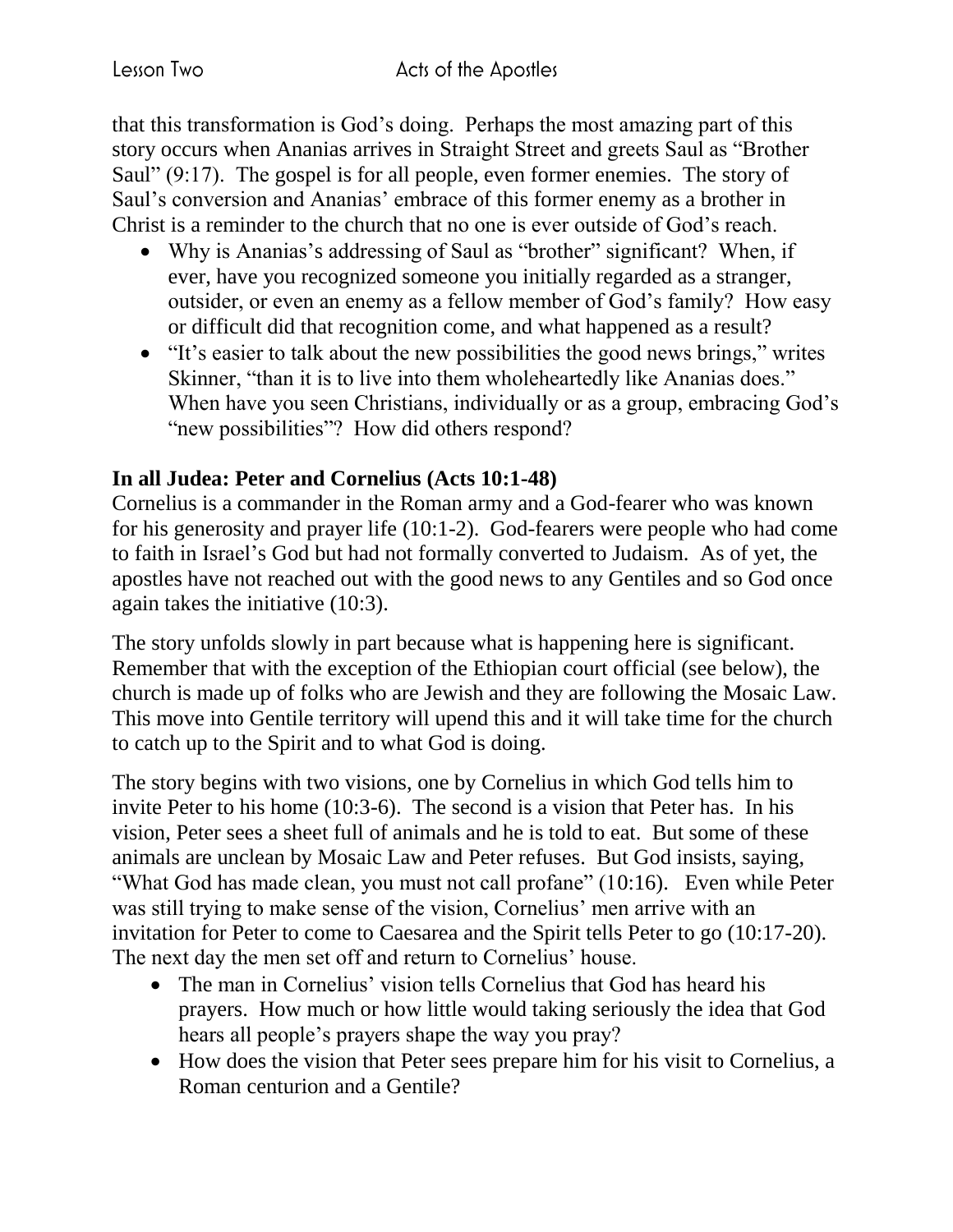The story then stops for just a moment to remind readers why what's about to happen is so significant. Peter explains to those assembled that Jewish law does not allow Jews to associate, visit, or share hospitality with Gentiles without becoming ritually unclean. But, Peter acknowledges, times and customs are changing (10:28) and he willingly enters Cornelius' home and accepts his hospitality.

 "Long-standing boundaries that Peter had internalized since his childhood," writes Skinner, "are suddenly no longer in force." What boundaries between and distinctions among people has your faith led you to reevaluate? What conclusions about these boundaries and distinctions have you reached, and why?

Peter and Cornelius take turns sharing their stories with each other. After hearing Cornelius speak of his experience Peter is able to say "I truly understand that God shows no partiality" (10:34). Peter then begins to share with the assembled household the good news of Jesus. But even before he can finish, the Holy Spirit descends upon Cornelius and household (10:44). Recognizing that the *same* Spirit has been poured out on these Gentiles, Peter baptizes Cornelius and his household.

One can sense throughout this story, the waves of understanding that wash over Peter as he grapples to understand what Jesus meant at the ascension when he told the disciples they were to be his witnesses. The circle of people being invited into this new community is ever-widening. Truly God shows no partiality.

• Skinner states, "the basic belief set down in this story is that there are no qualitative differences among various kinds of Christians. No one group enjoys an inherent advantage over another. The church doesn't have a minor league team or a remedial class." In your experience, how well does the  $church - in general and in our congreation - reflect this basic belief in its$ practice? When have you seen it honor this conviction, and when have you seen this conviction contradicted?

**And to the ends of the earth: The Ethiopian Court Official (Acts 8:26-40)** Although I've placed this story last in the lesson, it actually occurs before the other two, right on the heels of the story of the conversion of the Samaritans. It once again features Philip who is told to head south on a wilderness road where he will encounter an official serving in the court of the Nubian Queen.

Here's some background information that may be of help in making sense of the story.